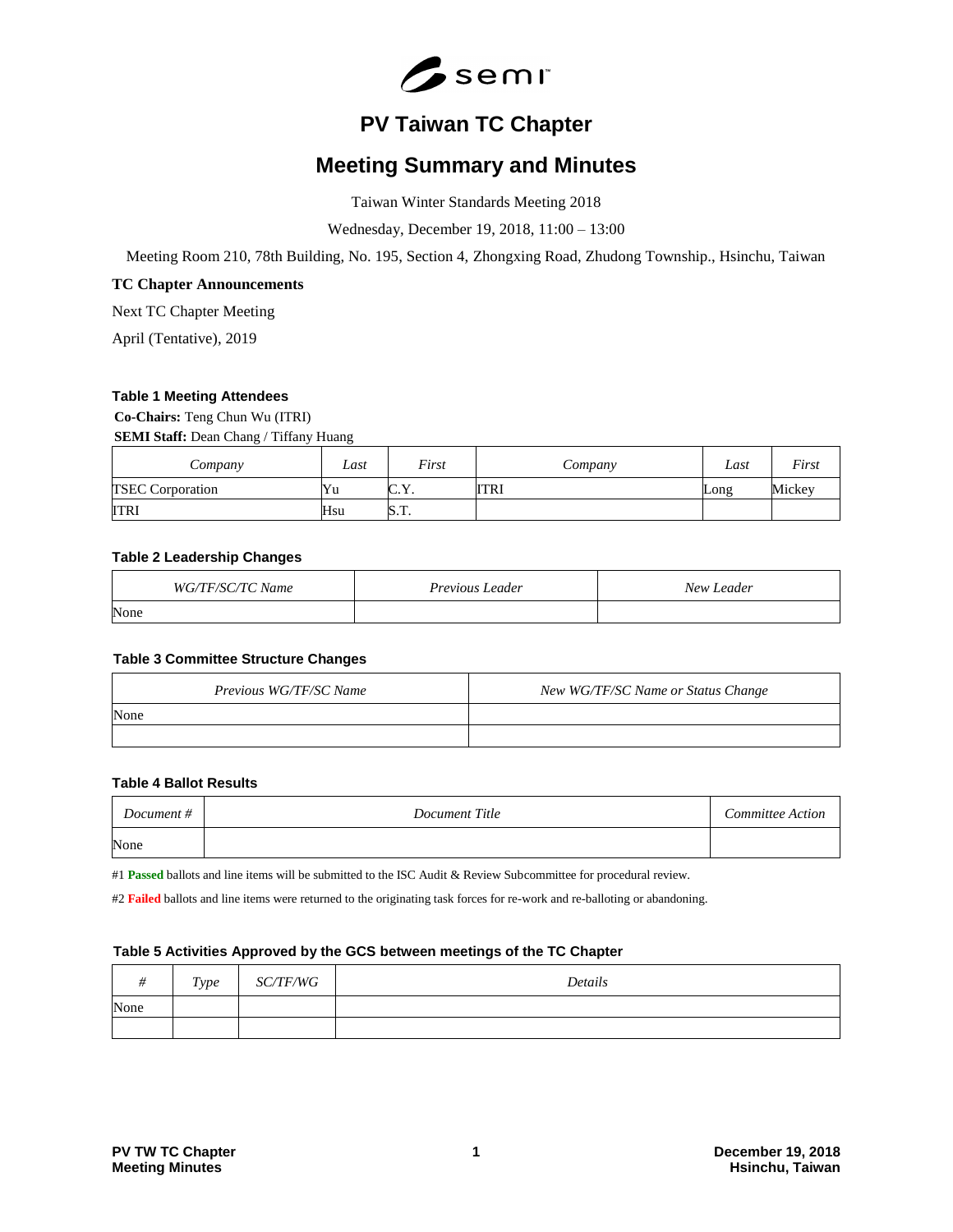

# **Table 6 Authorized Activities**

Listing of all revised or new SNARF(s) approved by the Originating TC Chapter.

| $\mu$ | Type | <i>SC/TF/WG</i> | Details |
|-------|------|-----------------|---------|
| None  |      |                 |         |
|       |      |                 |         |

#1 SNARFs and TFOFs are available for review on the SEMI Web site at: <http://downloads.semi.org/web/wstdsbal.nsf/TFOFSNARF>

## **Table 7 Authorized Ballots**

|      | When | TE<br> | Details |
|------|------|--------|---------|
| None |      |        |         |
|      |      |        |         |

## **Table 8 SNARF(s) Granted a One-Year Extension**

|      | $\pi\pi$<br>$\cdot$ | Title | <sup>T</sup> xpiration Date |
|------|---------------------|-------|-----------------------------|
| None |                     |       |                             |

# **Table 9 SNARF(s) Abolished**

|      | ТF                                                 | Title                                                                   |
|------|----------------------------------------------------|-------------------------------------------------------------------------|
| 6298 | PV Reliability<br><b>Test Method Task</b><br>Force | New Standard: Test Method for Non-Uniform Wind Loads Test for PV Module |

# **Table 10 Standard(s) to receive Inactive Status**

| <b>Standard Designation</b> | Title |
|-----------------------------|-------|
| None                        |       |
|                             |       |

# **Table 11 New Action Items**

| Item # | Assigned to | Details                                                                                                      |
|--------|-------------|--------------------------------------------------------------------------------------------------------------|
|        | Yu Tai Li   | Will be take charge new SNARF for "New Standard: Test method of electrochemical<br>corrosion for PV module". |
|        |             |                                                                                                              |

## **Table 12 Previous Meeting Action Items**

| Item $#$ | Assigned to | <b>Details</b>                                                                                                                                        |
|----------|-------------|-------------------------------------------------------------------------------------------------------------------------------------------------------|
|          | T.C. Wu     | (PV Reliability Test Method Task Force will restarted the inactive Doc5740" New Standard:<br>Test method of electrochemical corrosion for PV module". |
|          | Dean        | Sent the Doc5980 A&R form to Kevin.                                                                                                                   |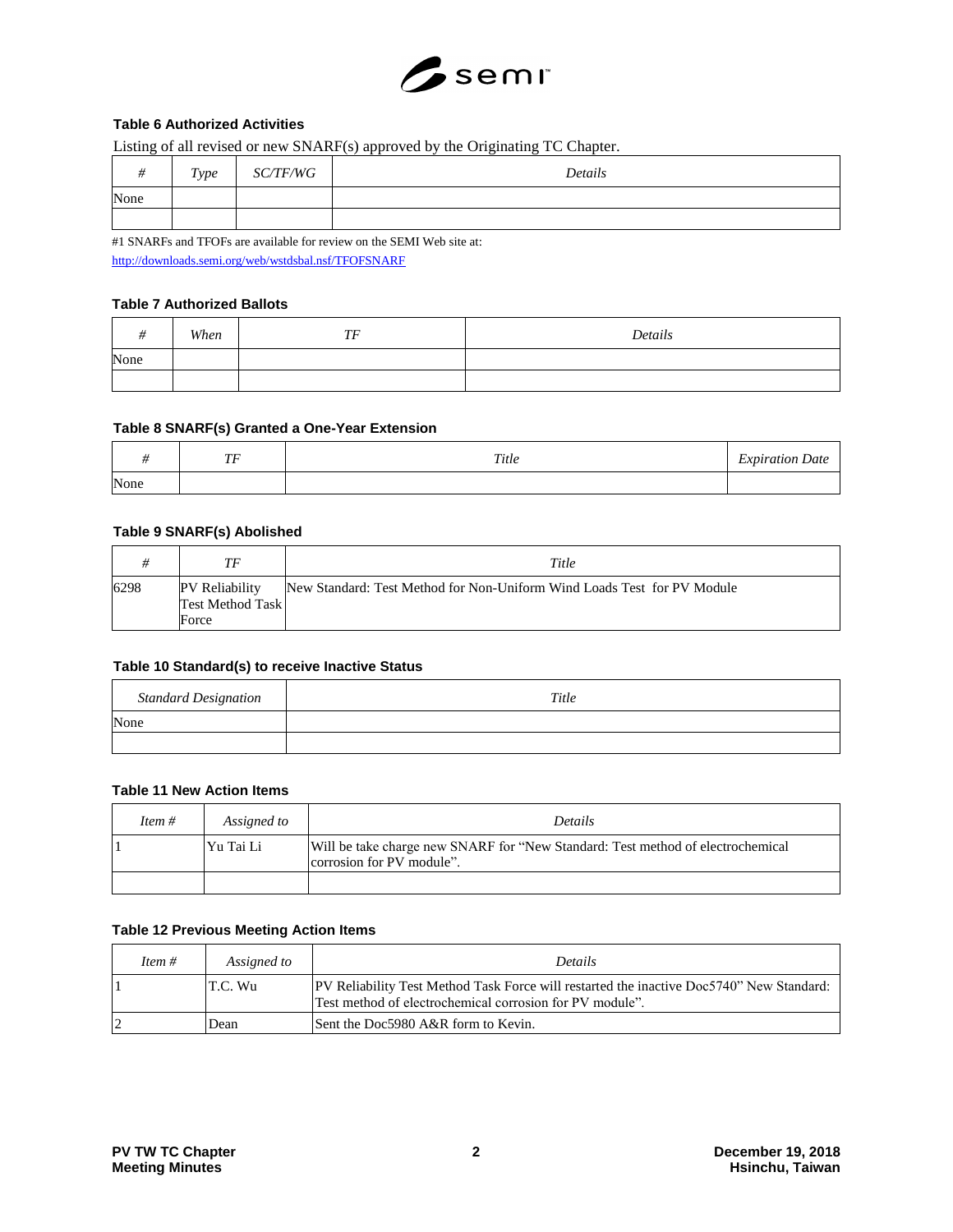

# **1 Welcome, Reminders, and Introductions**

Committee Co-Chair Teng Chun Wu (ITRI) called the meeting to order at 11:00. The meeting reminders on antitrust issues, intellectual property issues and holding meetings with international attendance were reviewed. Attendees introduced themselves.

Attachment: Meeting Reminder 2018

## **2 Review of Previous Meeting Minutes**

The TC Chapter reviewed the minutes of the previous meeting.

**Motion:** Approve previous meeting minute **By / 2nd:** C.Y. Yu (TSEC) / Mickey Long (ITRI) **Discussion:** After review, all TC members agreed to approve it **Vote:** 3-0 in favor. Motion passed

**Attachment**: 20180912\_PV Meeting Minutes

## **3 Liaison Reports**

3.1 PV Japan TC Chapter

Dean Chang (SEMI TW) reported for the PV Japan TC Chapter. Of note:

## **Action Item**:

- Japan PV Materials Task Force: #6286: Line Items Revision to SEMI PV79-0817 Test Method for Exposure Durability of PV Cells to Acetic Acid
- Next TC Meeting will be held on April 19, 2019 at SEMI Japan Office, Tokyo, Japan

## **Attachment**: 181115a\_LiaisonReport\_JA\_PV&PVM\_v1.0

## 3.2 PV China TC Chapter

Dean Chang (SEMI TW) reported for the PV China TC Chapter. Of note:

## **Action Item**:

- Ballot results:
	- o 6403&5842C&6404 passed as balloted.
	- o 5661C&6070C&5983A&6193 Failed and return to TF.
- Next TC Meeting will be held on April 26, 2019 at Shanghai

Attachment: China PV&PVM Committee Chapter Liaison Report November 2018

3.3 PV Materials NA TC Chapter

Dean Chang (SEMI TW) reported for the PV Japan TC Chapter. Of note:

#### **Action Item**:

**PV TW TC Chapter 3 December 19, 2018**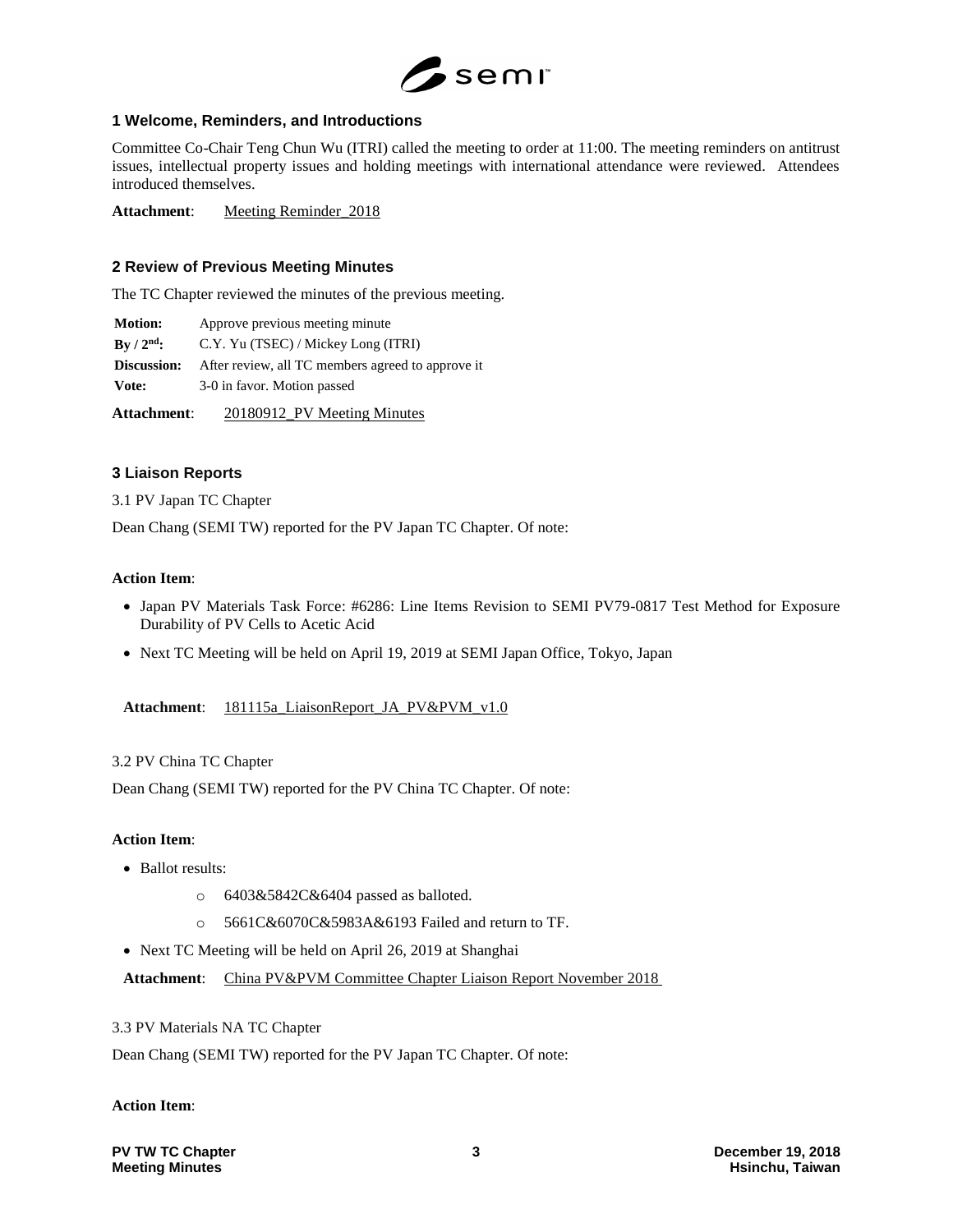

- Next TC Meeting will be held on July 10, 2019 at San Francisco
- Ballot results: Doc(6367&6368&6369) passed as balloted.

Attachment: PVMaterials NA TC Chapter Liaison Report July 2018

3.4 PV Materials EU TC Chapter

Dean Chang (SEMI TW) reported for the PV Japan TC Chapter. Of note:

## **Action Item:**

• Next TC Meeting will be held on June, 2019 at Munich

Attachment: EU PV Materials Liaison Report Nov 2018 v1

## 3.5 SEMI Staff Report

Dean Chang (SEMI TW) gave the SEMI Staff Report. Of note:

- Report the SEMI Global 2019 Calendar of Events.
- Report the 2018 & 2019 Critical Dates for SEMI Standards Ballots. [http://www.semi.org/en/Standards/P\\_000788](http://www.semi.org/en/Standards/P_000788)

**Attachment**: PV TC Staff Report\_20181219

## **4 Ballot Review**

NOTE 1: TC Chapter adjudication on ballots reviewed is detailed in the Audits & Review (A&R) Subcommittee Forms for procedural review. The A&R forms are available as attachments to these minutes. The attachment number for each balloted document is provided under each ballot review section below.

None

## **5 Task Force Reports**

- 5.1 OPV, DSSC&PSC TF
	- Mickey Long (ITRI) gave the Task Force report. Of note:

#### **Attachment:** TC meeting\_OPV-DSSC-PSC\_TF Report 201812

#### 5.2 PV Reliability Test TF

 Doc. 6298 "New Standard: Test Method for Non-Uniform Dynamic Mechanical Loads Test for PV Module" is decided to be abolished.